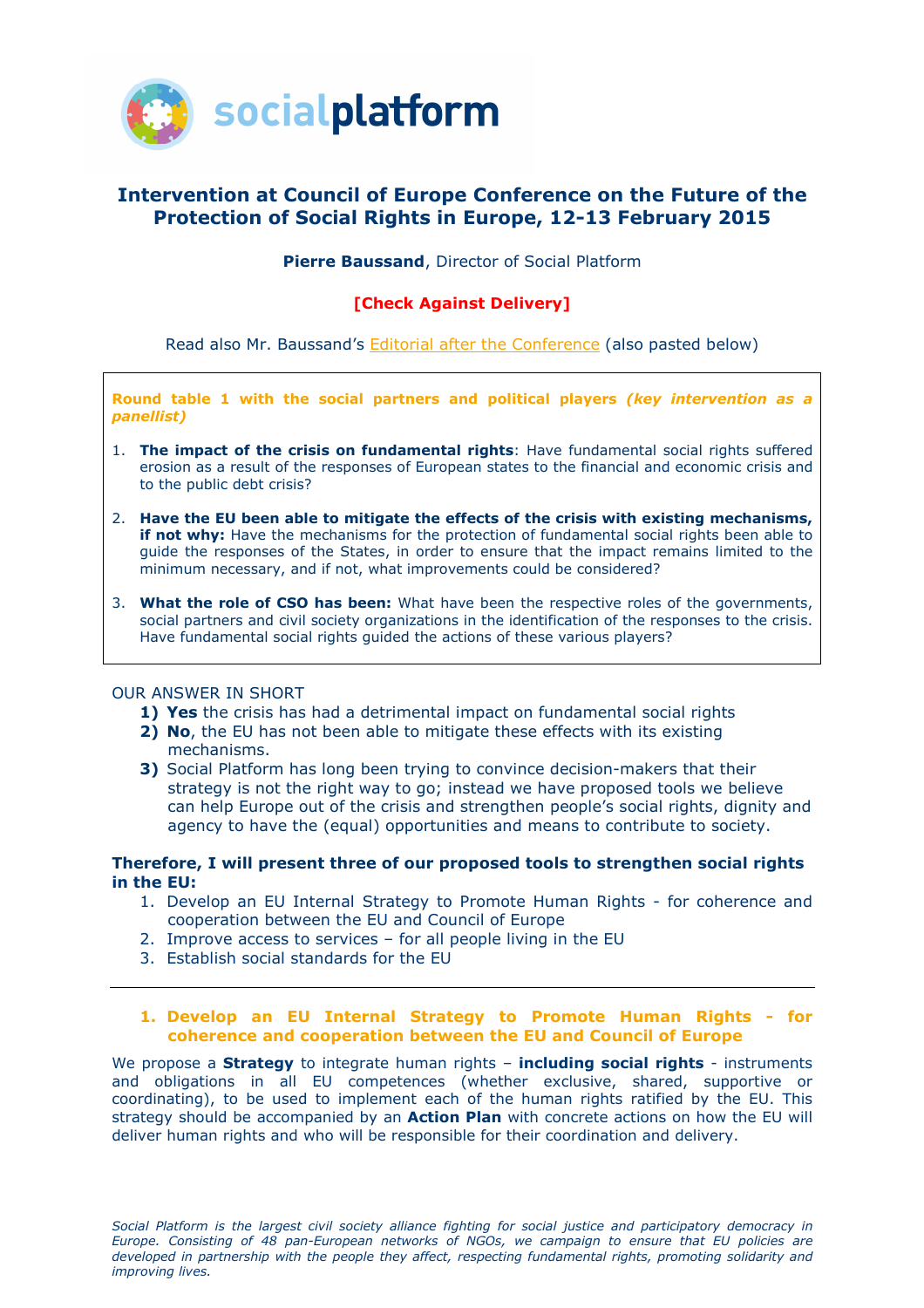A Strategy would complement and strengthen other rights-specific EU frameworks and strategies<sup>1</sup>, and would **enhance coordination with the Council of Europe**. As a part of this we:

- Encourage member states to adhere to human rights instruments and mechanisms of the **Council of Europe** and the UN, particularly the European Social Charter and Collective Complaints procedures (utilised by our members including IPPF-EN, FEANTSA, Autism Europe and ATD Quart Monde, See Annex).
- Call on the EU to maximise the use of existing resources, knowledge and expertise through regular and structured dialogue with the **Council of Europe**, the Fundamental Rights Agency, the Office of the UN High Commissioner for Human Rights and civil society organisations.

# **2. Improve access to services – for all people living in the EU**

Three concrete ways to improve access to services:

- 1. Adopt the **Equal Treatment Directive** that will guarantee protection on all six grounds of discrimination in access to goods and services
- 2. Ensure that **TTIP and TiSA** exempt social, health and education services to ensure the EU and national provisions that guarantee universal access to these services
- 3. Revise the **Facilitation Directive** so member states no longer can punish those who provide humanitarian assistance to undocumented migrants in the EU

#### **Context**

-

- Access to services (such as social services, hospitals, transport, energy etc.) is a social right recognised by the Charter of Fundamental Rights (Art 29, 34-36); many member states recognise access to some services as constitutional rights.
- Many member states have implemented austerity measures which drastically targeted expenditure in social and health services, social protection and education – especially in countries where the social and economic situation is among the EU's worst. This has contributed to an increase of poverty and social exclusion, inequalities and unemployment in the EU.
- Our members have previously witnessed downsizing or closure of services, service providers being obliged to refuse users, a decrease in quality of services and increased costs for users. For example, in the **UK** there has been a hardening of attitudes towards people claiming long-term Incapacity Benefit. In **Italy,** budgets cuts have particularly affected people with disabilities and mental health problems. In **France**, homeless migrants and asylum seekers have had difficulties in accessing emergency services.

# **3. Establish social standards for the EU**

EU social standards can protect people from unbalanced economic policies, and help to develop a more social and democratic Europe. Member states with good social protection systems are among the most competitive and prosperous, and better resisted the negative impacts of the crisis, both in social and economic terms.

Three components of social standards:

- 1. **Adopt an EU Framework Directive on Adequate Minimum Income Schemes** –enabling people to get out of poverty and continue to participate in society
- 2. **Establish minimum wages in all member states**, for all workers
- 3. **Establish an EU common Unemployment Benefit Scheme** as an E(M)Uwide automatic stabiliser to support member states during the crisis

<sup>&</sup>lt;sup>1</sup> Such as: An EU Agenda on the rights of the child, an EU Roadmap for LGBT equality, an EU Strategy for Equality between Women and Men, and an EU Framework for National Strategies to combat specific forms of racism

*Social Platform is the largest civil society alliance fighting for social justice and participatory democracy in Europe. Consisting of 48 pan-European networks of NGOs, we campaign to ensure that EU policies are developed in partnership with the people they affect, respecting fundamental rights, promoting solidarity and improving lives.*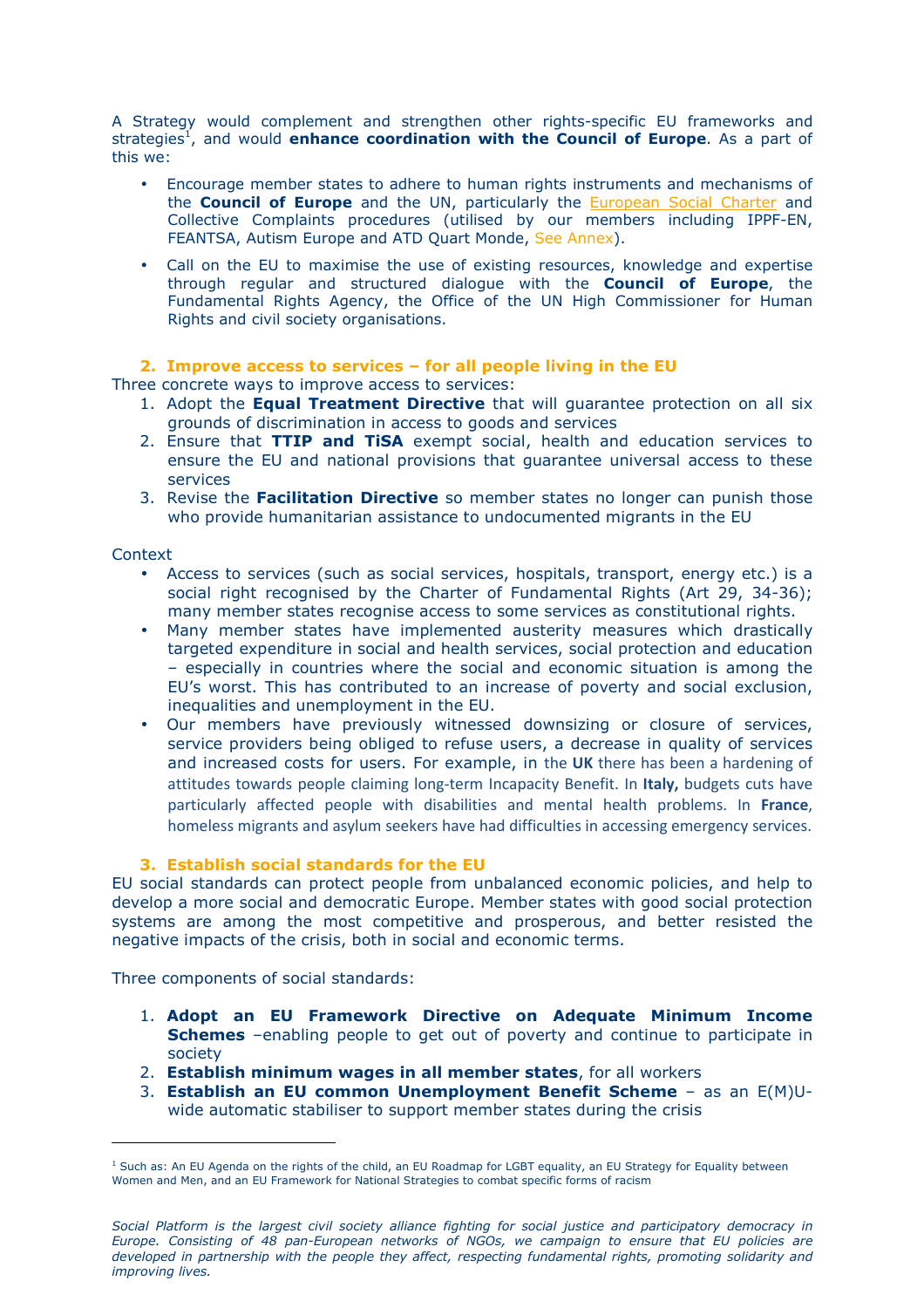Weekly Editorial – Pierre Baussand, Director of Social Platform 16 February 2015

#### **I don't want to just go back to our social rights of 2007**

The economic crisis has eroded our social rights, but was the situation so good before the crisis? This was my key concern during a conference on the "Future of the Protection of Social Rights in Europe", at which I spoke last Thursday. Being asked about the crisis led me to thinking: while people in vulnerable situations are worse of today, were they truly enjoying their social rights before the crisis? In 2008 there were some 81 million people living in Europe at risk of poverty. Homeless people were still fighting to have a roof above their head. After centuries of a medical approach, people with disabilities were finally witnessing the entry into force of the UN convention of the rights of people with disabilities.

So going back to the state of play of 2007 is not the answer. It will not fundamentally change the situation of the ones most in need of the social rights enshrined in the Revised Social Charter and in the European Charter of Fundamental Rights. The crisis should be the catalyst for our decision-makers to realise that these rights cannot remain mere words: they need to be given life. As I once heard from a French professor of law, "la lettre tue et l'esprit vivifie", or "the word kills, but the spirit gives life". There are three main issues we need to change about the pre-2007 situation in order to have a better future and enjoyment of social rights.

Firstly, we need to pressure more EU member states to ratify the Additional Protocol to the European Social Charter Providing for a Collective Complaints Procedure. Put simply, it would allow NGOs like Social Platform's 48 members to apply for the right to lodge a complaint against member states contravening social rights obligations: these could include the right to education (raised by our member Autism Europe), the right to housing (FEANTSA and ATD Quart Monde) or the right to health (IPPF-EN). Our members have been successful in ensuring that the people they represent actually enjoy their social rights, but their work would be hugely complemented by the ratification of the Additional Protocol. (For further information about the complaints raised by the above mentioned members, please click here).

But this alone is not enough. Secondly, we need a radical shift in the way we address social rights in general. What we have seen over the last 30 years is a burden on the person whose rights are being violated to carry out the cumbersome task of the complaints procedure to redress their situation. This has to change. I want to see public authorities take on the positive duty of taking all necessary measures to ensure that people may enjoy their social rights. The UN Convention on the Rights of People with Disabilities illustrates this point; it does not lay out new rights, but it does establish measures to guarantee that people with disabilities enjoy the same rights as others. Accessibility of schools, public buildings and places of employment is not a new right – it is a measure to ensure access to the rights linked to them (work, education, social security).

Thirdly, social rights should not be dealt with by those working in the human rights field only. We must combine all EU policies that lead to concrete proposals that can strengthen social rights: this includes economic governance (social impact assessments of austerity measures), the internal market (the Accessibility Act), or trade agreements (exclusion of health, education and social services from trade agreements like the EU-US Transatlantic Trade and Investment Partnership). We call for supportive measures such as the recognition of social standards (such as minimum income, minimum wage and social services) to

*Social Platform is the largest civil society alliance fighting for social justice and participatory democracy in Europe. Consisting of 48 pan-European networks of NGOs, we campaign to ensure that EU policies are developed in partnership with the people they affect, respecting fundamental rights, promoting solidarity and improving lives.*